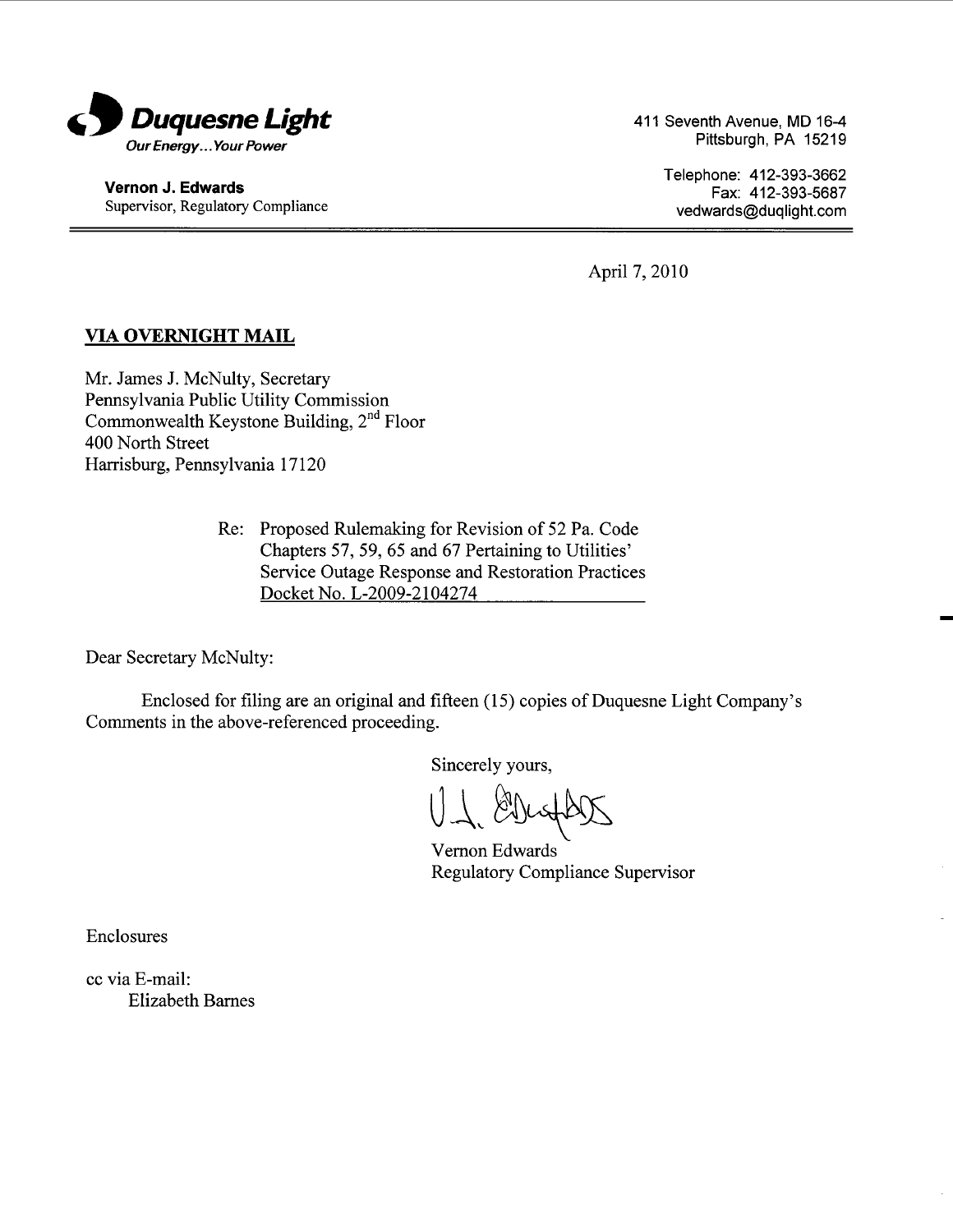## BEFORE THE PENNSYLVANIA PUBLIC UTILITY COMMISSION

Re: Proposed Rulemaking for Revision of 52 Pa. Code Chapters 57. 59. 65 and 67 Pertaining to Utilities' Service Outage Response and Restoration Practices

Docket No. L-2009-2104274

## COMMENTS OF DUQUESNE LIGHT COMPANY

Duquesne Light Company appreciates the opportunity and hereby submits these comments in response to the Pennsylvania Public Utility Commission Commission ) Advance Notice of Proposed Rulemaking Order to Amend the Provisions of 52 Pa. Code, Chapter 57, 59, 65 and 67 pertaining to Utilities' Service Outage Response and Restoration Practices, adopted November 6, 2009 and published in the Pennsylvania Bulletin on March 6, 2010 at Docket No. L-2009-2104274. Subsequently, the Energy Association of Pennsylvania sought and received a two-day extension of time until April 7, 2010 for itself and member companies to file comments in the instant proceeding.

Duquesne is also filing comments to the companion Proposed Policy Statement regarding Utility Service Outage Public Notification Guidelines , under Docket No. M-2008-2065532, and will address in those comments the Commission's recommendation pertaining to the National Incident Management System (NIMS) recommendations and the recommendation to establish a Joint Information System/Joint Information Center to

 $\mathbf{1}$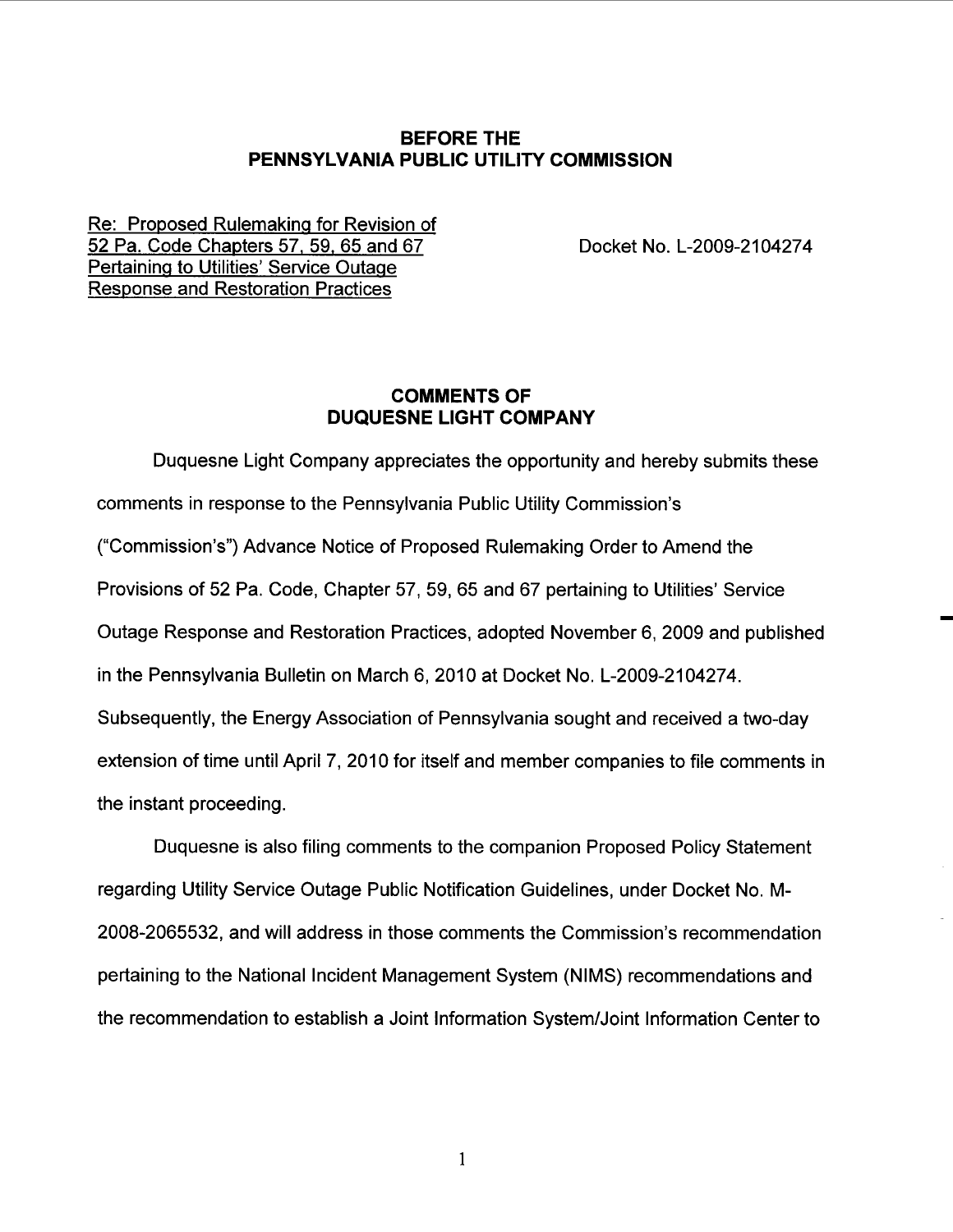coordinate responses when multiple utilities in the same region that are affected by an incident.

### Introduction

Duquesne Light recognizes the value of the statewide assessment of Electric Distribution Company (EDC) storm response processes, including power restoration practices and customer communications, in order to assess utility response to large-scale service outages. Similar to the Commission assessment, Duquesne performs a post-event review of its restoration response and communication effectiveness following all large-scale service outages in an effort to seek process improvements or related opportunities that may enhance overall restoration performance.

Duquesne offers its comments on the specific sections of the proposed rulemaking as set forth below:

### **Comments on Proposed Amendments to Regulations**

### 52 Pa. Code §57.11. Accidents (Electric Industry)

1. S57. 11 (b) (1) through (3). The Commission has proposed significant changes in the accident reporting requirement language, and Duquesne feels these changes will have a dramatic impact on the number of accidents that would need to be reported as written. Duquesne is very concerned with these reporting requirement changes for a number of reasons.

 $\overline{2}$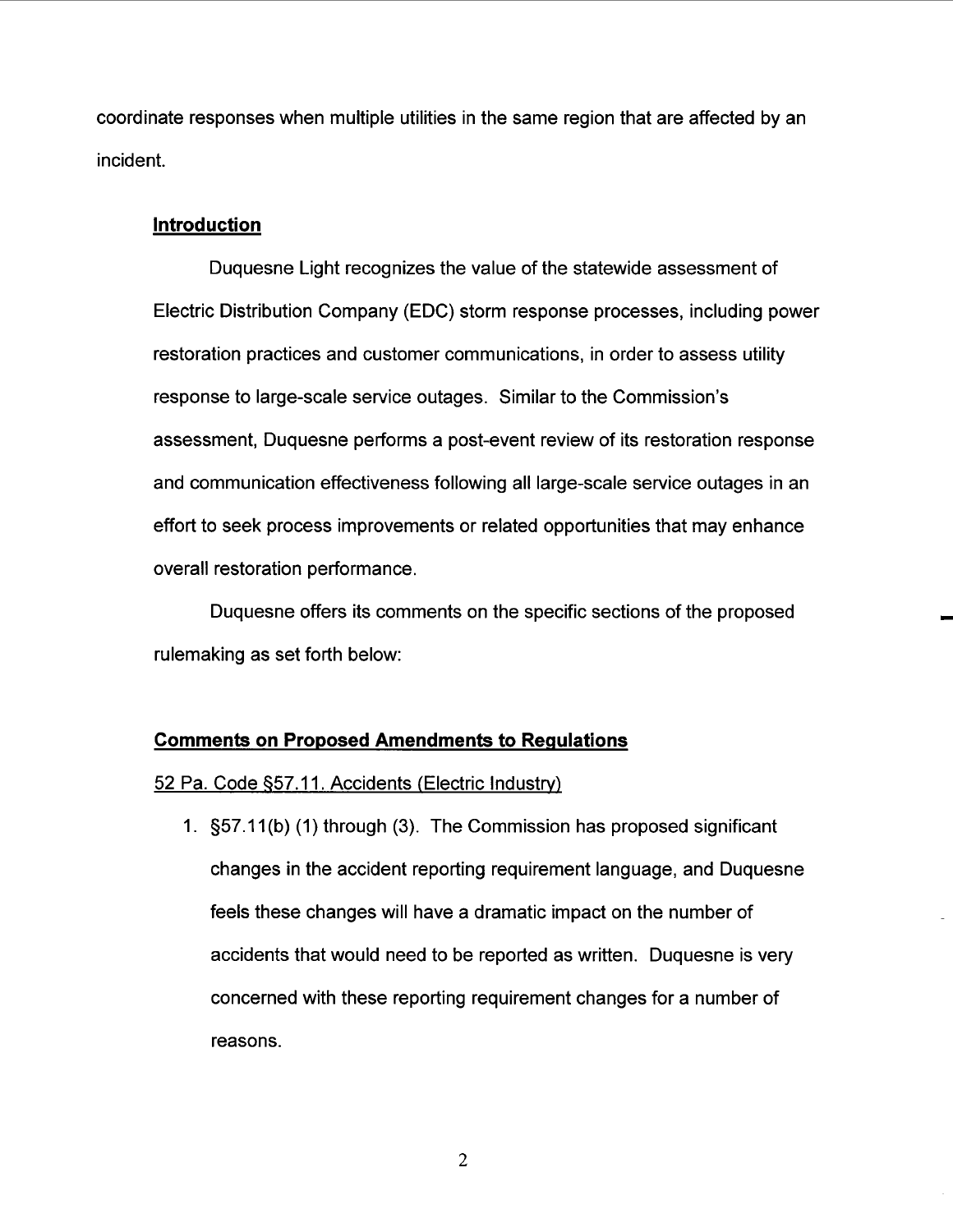Most importantly, the language in the regulations at S57. 11 (a) sets the requirement for all accident reporting, stating "Reportable accidents are those involving utility facilities or operations... " Duquesne feels that the term "utility facilities or operations" must be properly defined in the Proposed Rulemaking so that utilities fully understand the reporting requirements. Duquesne believes that "utility facilities or operations should be defined as "energized utility facilities or operations. " That would be consistent with the present reporting practices whereby only deaths or serious injuries resulting from energized facilities are reported.

Second, Duquesne is very concerned with the proposed rulemaking also changing from a requirement today to report deaths and major injuries which cause some level of physical impairment to now broadly include any injury, regardless of how minor, where the injured person simply "requires professional medical attention". This is a major change in the Commission's reporting requirements from that which was previously required based on past practice and the written interpretive guidance previously provided by Commission staff! . Current utility reporting requirements under this section of the regulations limited reporting requirements to reports of "fatalities, or a serious injury as a result of an accident in or about, or in connection with, the operation of the services and facilities of your utility". In conjunction with this guidance, Duquesne

 $1$  Email from Daniel Searfoorce to industry claims/liability staff and emergency response staff, dated January 15, 2008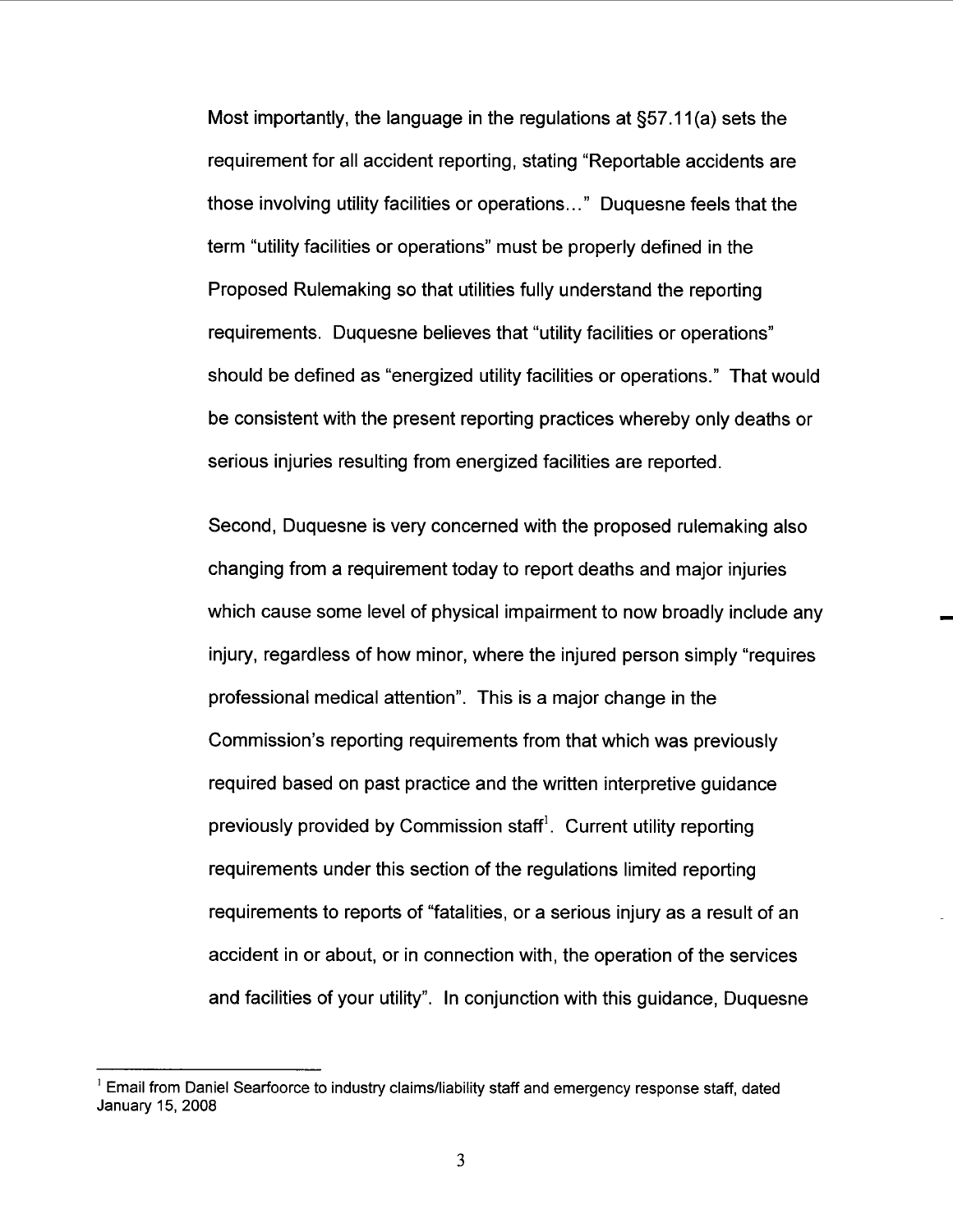reports all major injuries and significant events, typically those involving or associated with accidents or contact with energized facilities.

If taking the literal interpretation of this proposed change, Duquesne's reporting requirements would increase significantly as Duquesne would be required to provide reports of injuries to all persons that simply receive professional medical attention , including the most minor injuries including those that do not actually rise to the level of severity to incapacitate the injured person.

As examples, when reviewing employee instances of injury in which the employee sought professional medical treatment, we find the following minor injuries which would now be required to report if the proposed rule was adopted:

In July 2009, an employee was inspecting a wooded right-of-way and was bitten by a spider, and sought professional medical attention. In August 2009, an employee contacted poison ivy, and sought professional medical attention. In September 2009, two separate field workers were each stung by a bee, and each sought professional medical attention. For the calendar year 2009 , Duquesne had 33 additional instances of employee injury in which the injured received professional medical treatment but was not disabled greater than 3 days. Each of these examples would now be reportable "accidents" if taking the literal interpretation of the proposed rulemaking.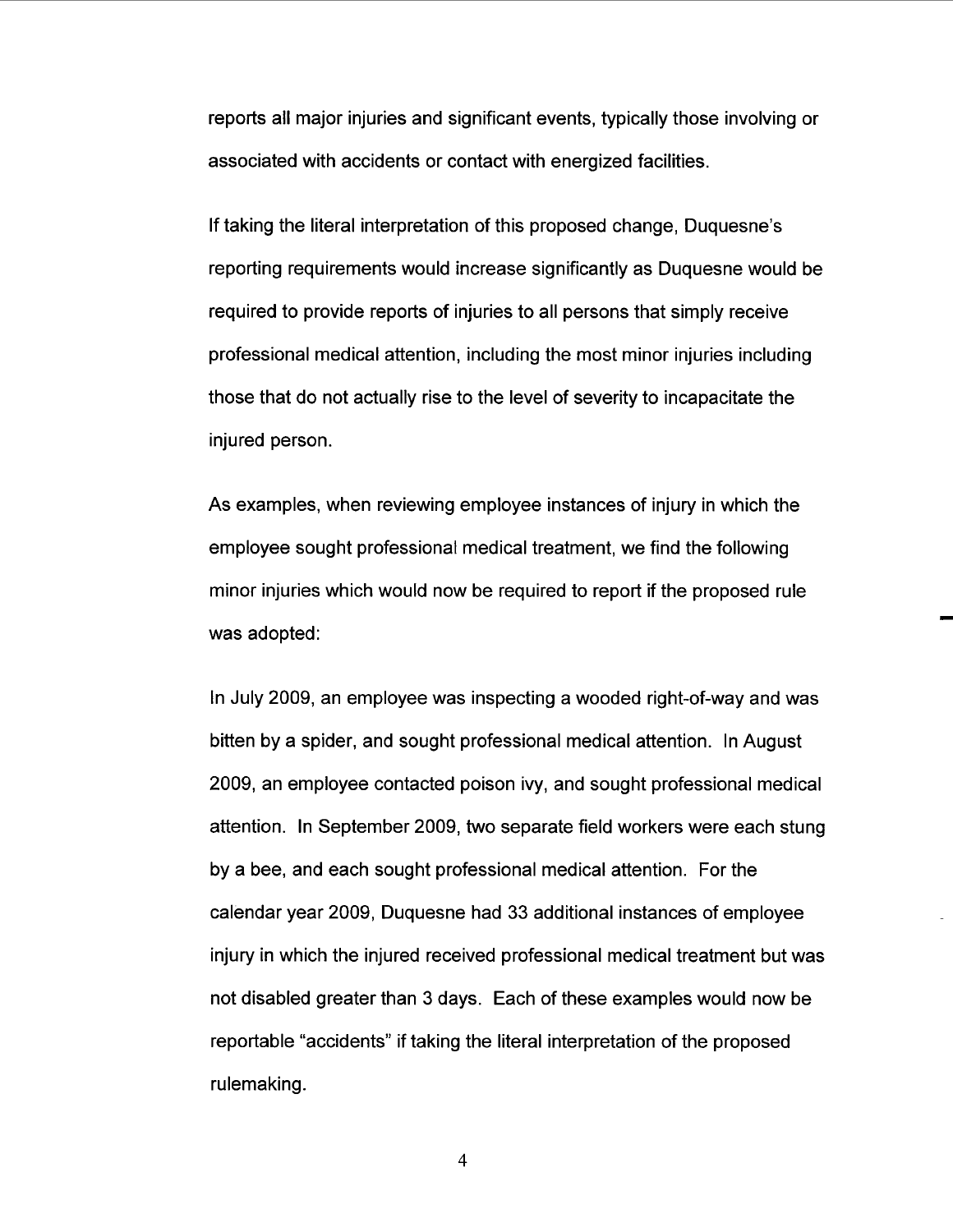Duquesne questions what value, if any, there would be for the Commission having this level of detailed information reported and does not believe this information is worth the costs involved in reporting it. If the Commission had not intended to impose this level of granularity in its accident reporting regulations, Duquesne respectfully requests that the Commission provide clarity in its regulations for reporting accidents found at 52 Pa. Code  $\S 57.11$ , such as only instances of **death or serious injury** resulting from energized service facilities.

2. S57. 11(b)(4). This section of the Proposed Rulemaking adds a new requirement to report an occurrence of an unusual nature involving suspected acts of sabotage, including cyber security attacks. Currently North American Electric Reliability Corporation (NERC) has Federal Energy Regulatory Commission (FERC) approved Reliability Standards that all Load Serving Entities must comply with. Specifically, the Emergency Operation and Preparedness (EOP) Reliability Standards and the Critical Infrastructure Protection (CIP) Reliability Standards were created to establish a clearly defined process and reporting requirements for disturbances or unusual occurrences, including suspected and verified sabotage incidents, to the appropriate governmental agencies and regulatory bodies.

Duquesne suggests, in the alternative, that instead of imposing new state-level reporting requirements, that the new proposed rulemaking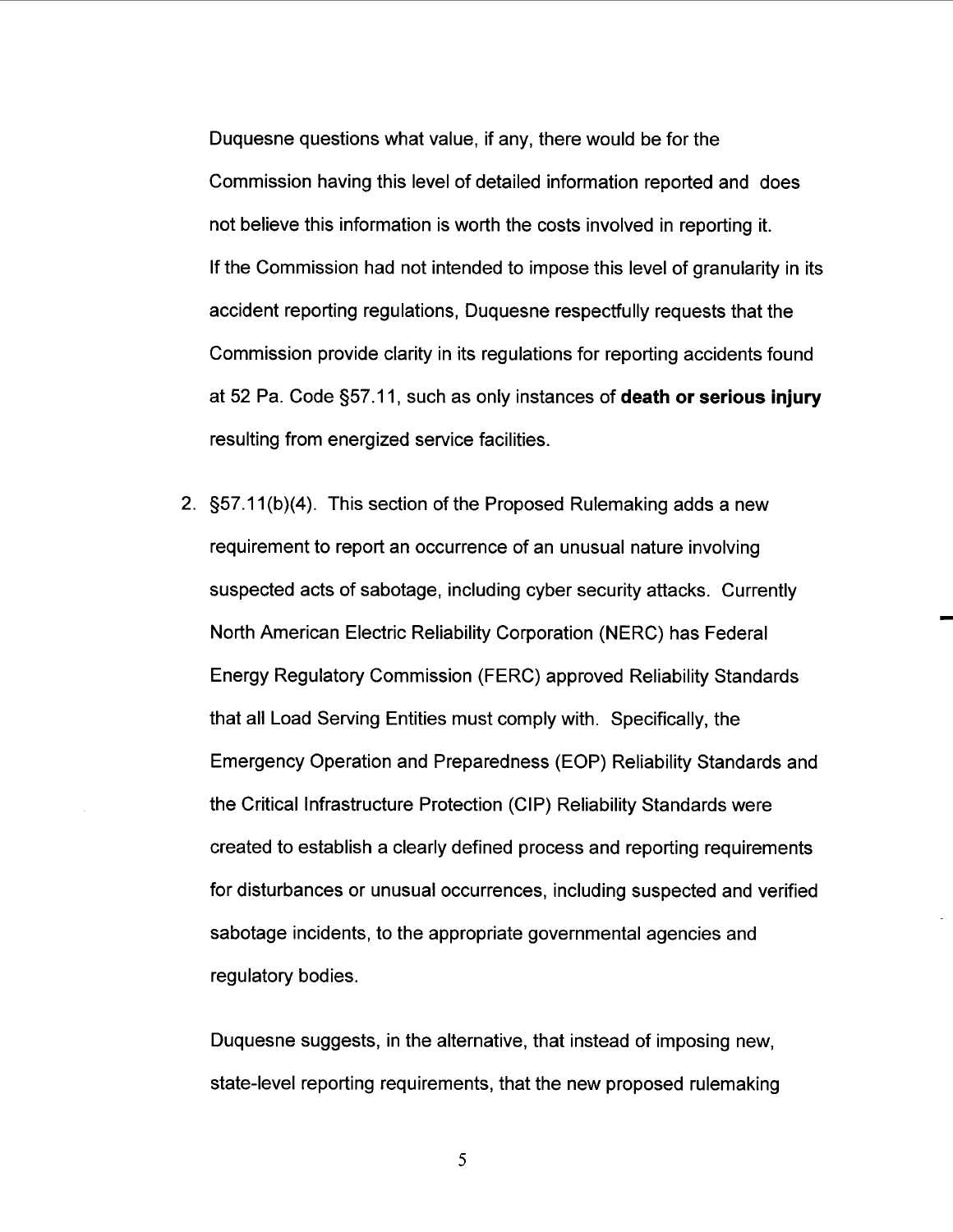leverage existing reporting protocols and requirements that has been established by a solid stakeholder process, and approved by both NERC and FERC. Duquesne believes EDCs can easily facilitate compliance by providing a copy of these Disturbance and Sabotage submittals to the Commission in conjunction with reporting to the agencies required under the existing NERC Reliability Standards.

3. S57 . 11 (b )(5). The Commission is proposing adding a requirement for EDCs to report "substantial damage to another utility company's facility or property". Duquesne interprets this language to mean if a Duquesne Light employee damaged another utility company's facility or property, then Duquesne would be responsible to file a report of damage to the Commission. Duquesne believes that, as written , it would be difficult to comply with this proposed reporting requirement as Duquesne would not have sufficient information about the damaged facility to determine if it was "substantial"

Duquesne's believes that only the entity that owns and operates the facilities could properly assess the extent of the damage and be in a position to accurately make the determination if the damage should be considered "substantial". As an example, what might outwardly appear to a water company employee to be minor damage resulting from making contact with an underground electric cable could be determined by Duquesne to be "substantial" damage to electric facilities, knocking out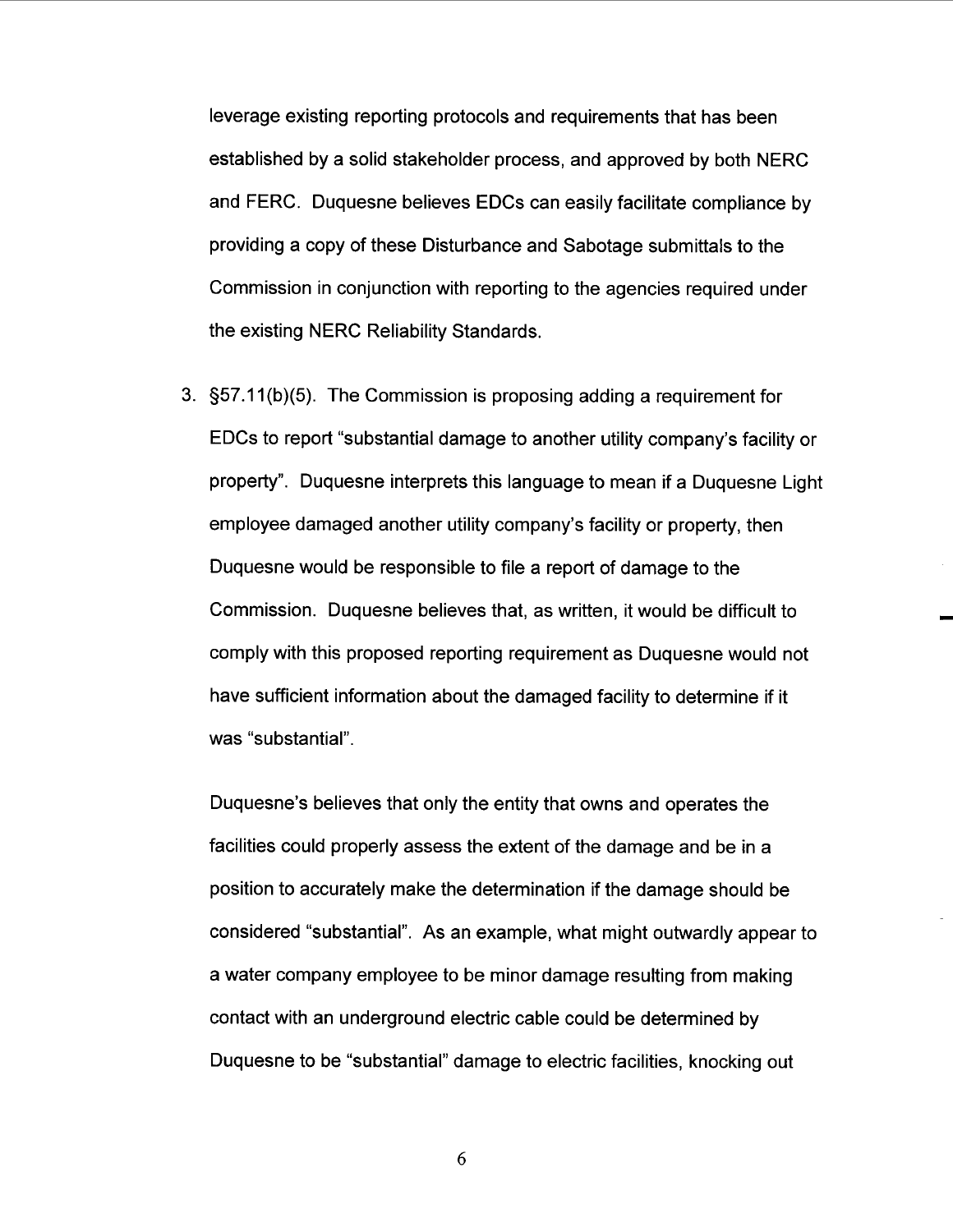power to thousands of customers and causing extensive damage to many circuit components. Conversely, if Duquesne damaged a water main, it would be difficult for Duquesne to quantify the extent of damages therefore not knowing if Duquesne had done "substantial damage" to another utility company's facility or property. Again, in that example, Duquesne believes only the owner of the damaged assets would be able to make the determination if the damage was, to them, "substantial" Duquesne Light opposes the rulemaking language placing the responsibility on the entity that did the damage. Duquesne does not believe that all entities would be able to properly assess the extent of damage done to another entities facility. Further, public utility facilities are often damaged by entities and individuals not under Commission jurisdiction, such as residential and commercial building contractors. Duquesne's recommendation to changes in the proposed rulemaking to require significant infrastructure damage reporting requirements with the asset owner would ensure the Commission that all significant damage to utility assets is reported.

Duquesne respectfully recommends that the Proposed Rulemaking be reworded to set an estimated repair or replacement value, and additionally, that the reporting requirement be changed to read "substantial damage to a utility company's facility or property shall be reported by the affected utility."

 $\overline{7}$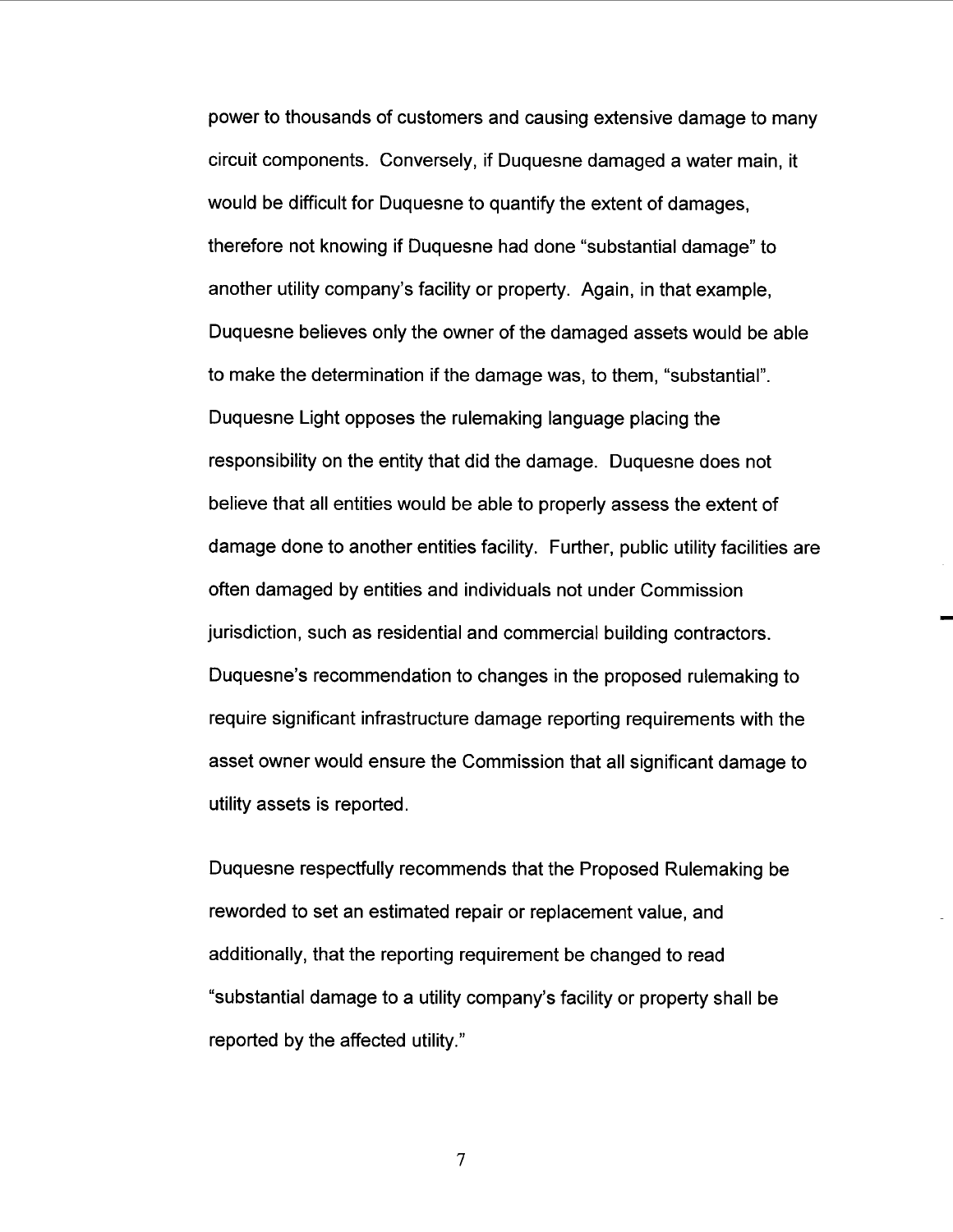Additionally, in its request for comments to this proposed rulemaking, the Commission invites comments from the industry to define what is meant by "substantial"<sup>2</sup>. Duquesne respectfully recommends that for electric utility facilities the definition refer to damages in excess of \$100 000 made on a good faith best estimate basis.

4.  $\S 57.11(c)(1)$ . The Commission is proposing to add a reporting requirement that relates to motor vehicle accidents where one or both of the following circumstances apply: (1) A vehicle involved in the accident is owned by the utility or driven by a utility employee while on duty or (2) some or all of the injuries were as a result of contact with electrified facilities. " Duquesne believes that there is no reason to segregate motor vehicle accidents from any other reportable accident. The same standard should apply – was it caused by an energized facility and is there incapacity for a period longer than 3 days. Under the proposed rule, if an EDC's vehicle was hit from behind while stopped at a traffic signal and none of the persons involved received an injury, the accident would still be considered a "reportable accident". Or, if a truck backed into a post, then under the rule, it is reportable. Duquesne opposes the requirement to report all accidents involving Company owned vehicles and respectfully recommends that motor vehicle and contact accidents are treated the same as any other accident.

<sup>2</sup> Order at Page 4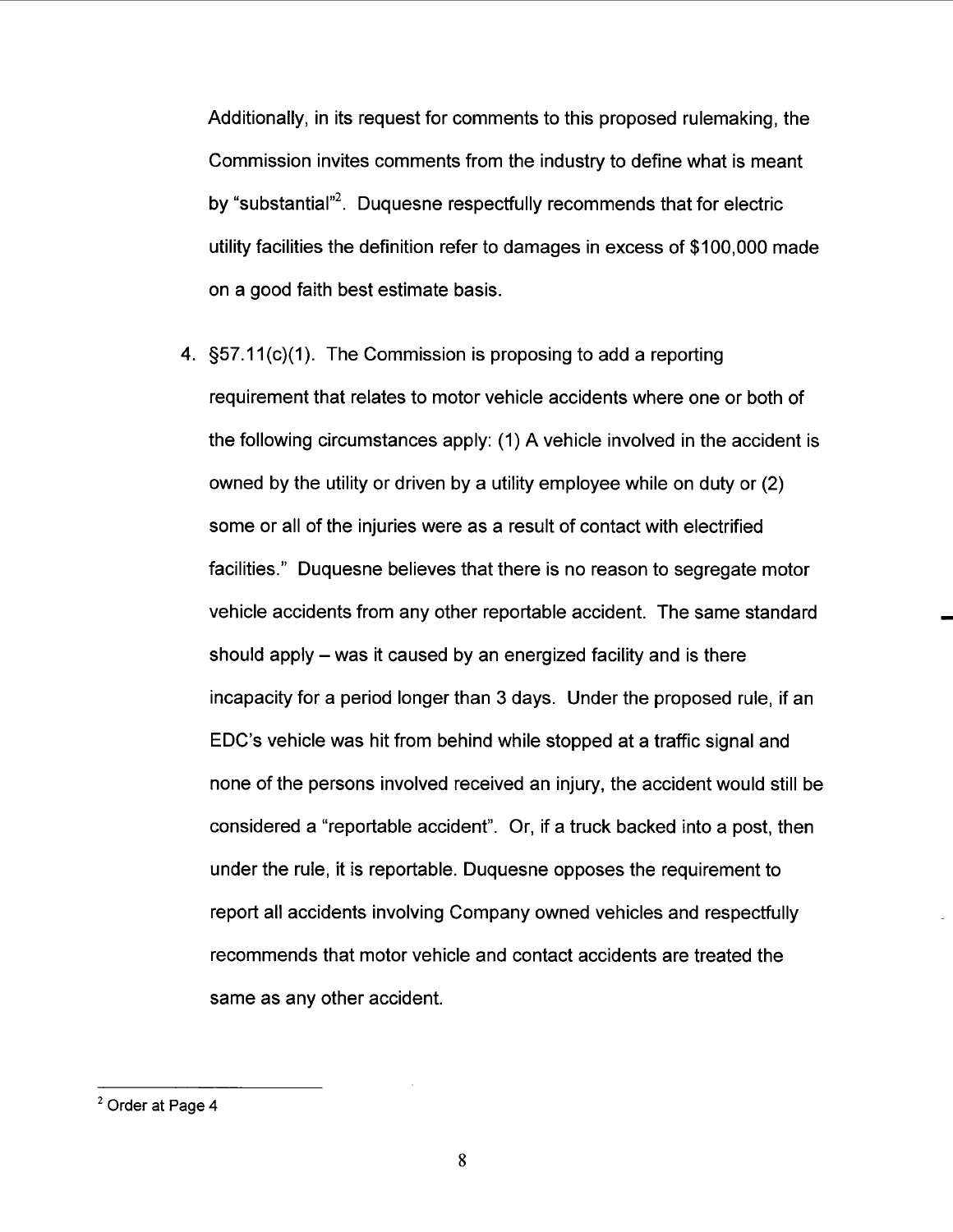5. S57. 11 (d). The Commission is proposing to change "Telegraphic" to Telephone" and Duquesne supports that change.

Further, the Commission is proposing reporting timeframe requirements for occurrences to be reported "at once" under Subsection (b), Paragraphs (1), (3) and (4) and "within 24 hours" under Subsection (b), Paragraphs (2) and (5). Without reiteration of its concerns as stated earlier in our comments on what accident and injury information must be reported should the Commission ultimately only require reports of significant injury or reports of significant facility damage, Duquesne would fully support all the reporting timeframe requirements as proposed in the rulemaking found at  $§57.11(d)$ 

6. S57. 11 (e). The Commission is proposing to change the written report timeframe requirement for all reportable accidents from "immediately following" to "within 5 days". Without reiteration of its concerns as stated earlier in our comments on what accident and injury information must be reported, should the Commission ultimately only require reports of significant injury or reports of significant facility damage, Duquesne would fully support all the reporting timeframe requirements as proposed in the rulemaking found at §57.11(e). If it does not, then Duquesne is concerned that the number of reportable accidents will increase significantly and that it should receive more time to report, for example 30 days.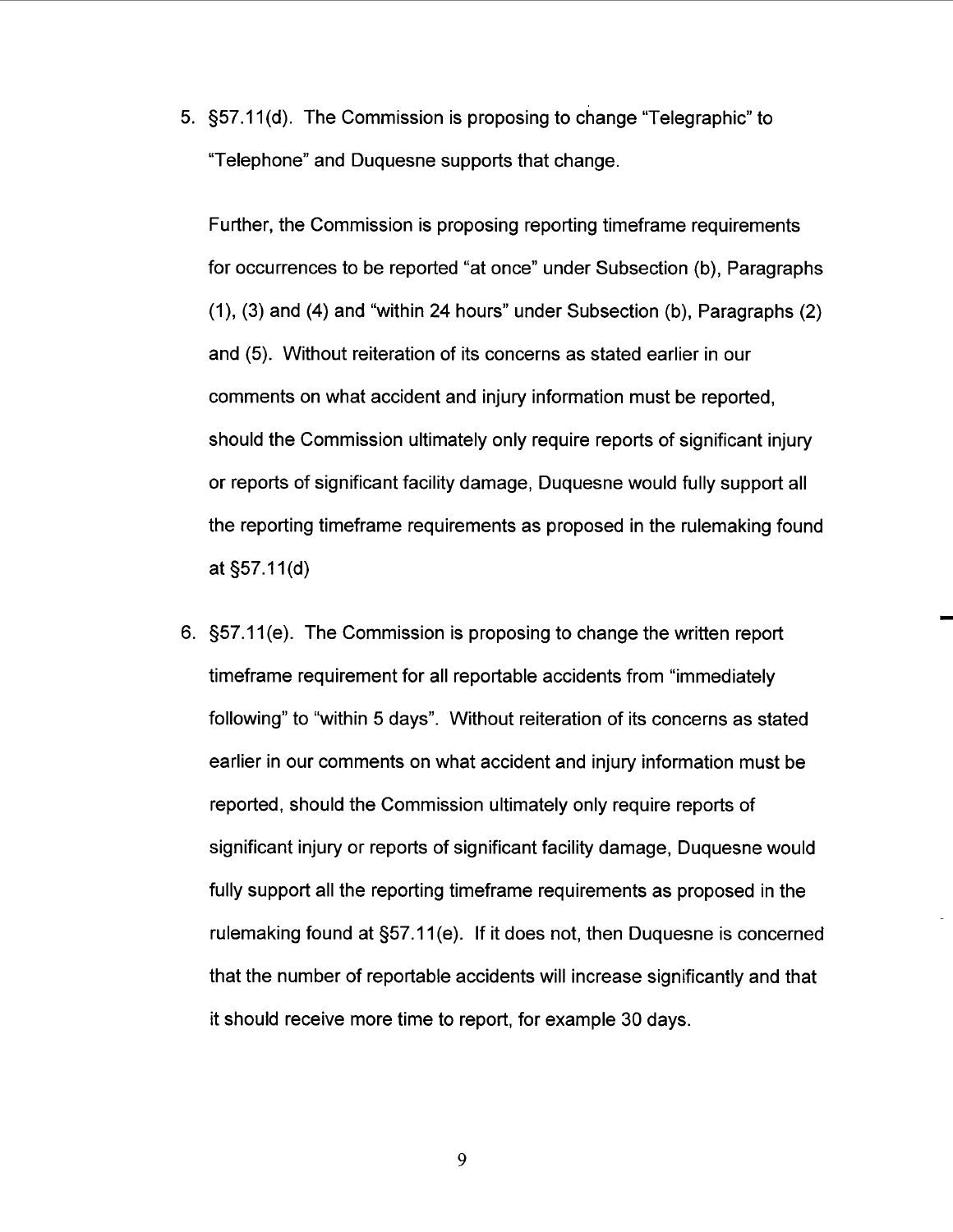#### Chapter 67. Service OutaQes

#### &67. 1. Genera! provisions.

1. S67. 1(b)(1). The Commission is proposing changing its service outage reporting requirements from "approximate number of customers involved in a single incident" to "the total number of sustained outages during the event. Sustained outages are of a duration of 5 minutes or greater" Also there is proposed a change to provide a written report within 5 working days after the total restoration of service.

Duquesne cannot compile sustained outage data from our existing technology quickly because it cannot automatically differentiate customers on outage duration of greater or less than 5 minutes. If this were to be done, the information would need to be reviewed and processed manually. This written reporting requirement would involve a large volume of data to be processed, reviewed and analyzed for Duquesne to acquire the "total number of sustained outages" for any event. This review and analysis would take huge amounts of manual time. Therefore , it is important that the Commission retain the current option of "approximate number of customers involved in a single incident."

Also, Duquesne believes that the utility and the Commission cannot accurately assess the magnitude of an event by reviewing only the "total number of sustained outages". As an example, if 25,000 customers had their service interrupted and as a result there were 100 "sustained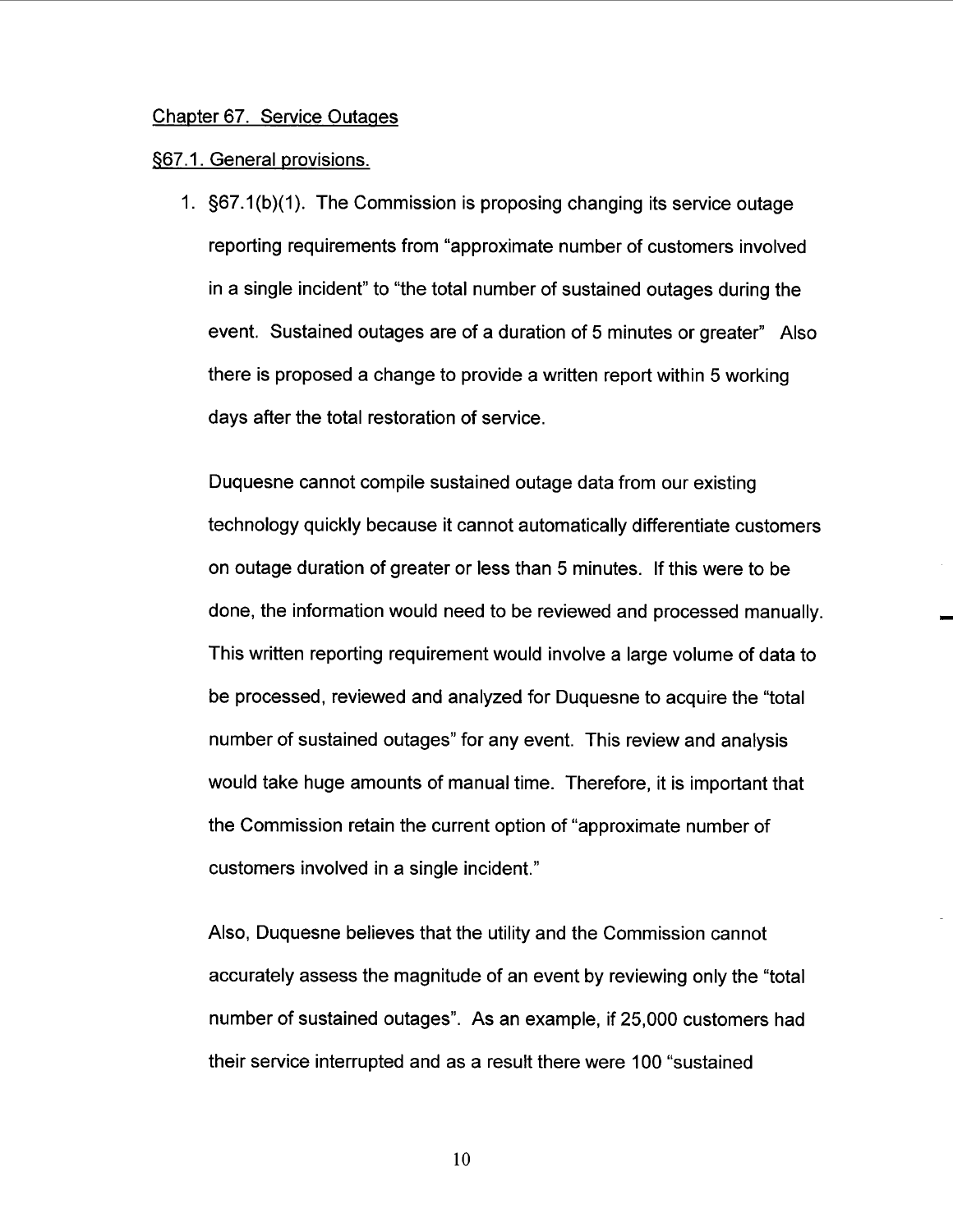outages", we believe reporting that 25,000 customers were affected provides a better assessment of the event than reporting 100 sustained outages. In sum, Duquesne does not agree with the proposed reporting requirement change found at §67.1(b)(1), and recommends no changes be made to the existing regulations. As an alternative, and based on the technology platforms available, the Commission should allow an EDC to have the option of reporting "the approximate number of customers involved in a single incident" or "total number of sustained outages based on the technology reporting capability in place by the EDC.

2. S67. 1(b) (2) through (16). Duquesne supports providing the additional requested data to the Commission as listed in Subsections (2) through (16). However, as stated above, Duquesne would not be able to compile sustained outage information" due to present technology without significant costs in manual tabulations. Duquesne is concerned with its ability to provide the Commission with a report within 5 days after a major storm event. Many workers, at this point, are exhausted from working extended hours to restore service. There is much clean-up activity underway after restoration of service. Many matters that have been necessarily postponed , including customer requests for service, require immediate attention post storm. Duquesne would suggest that the proposed rulemaking be amended to allow Duquesne to provide a preliminary" written report within 15 working days, after the total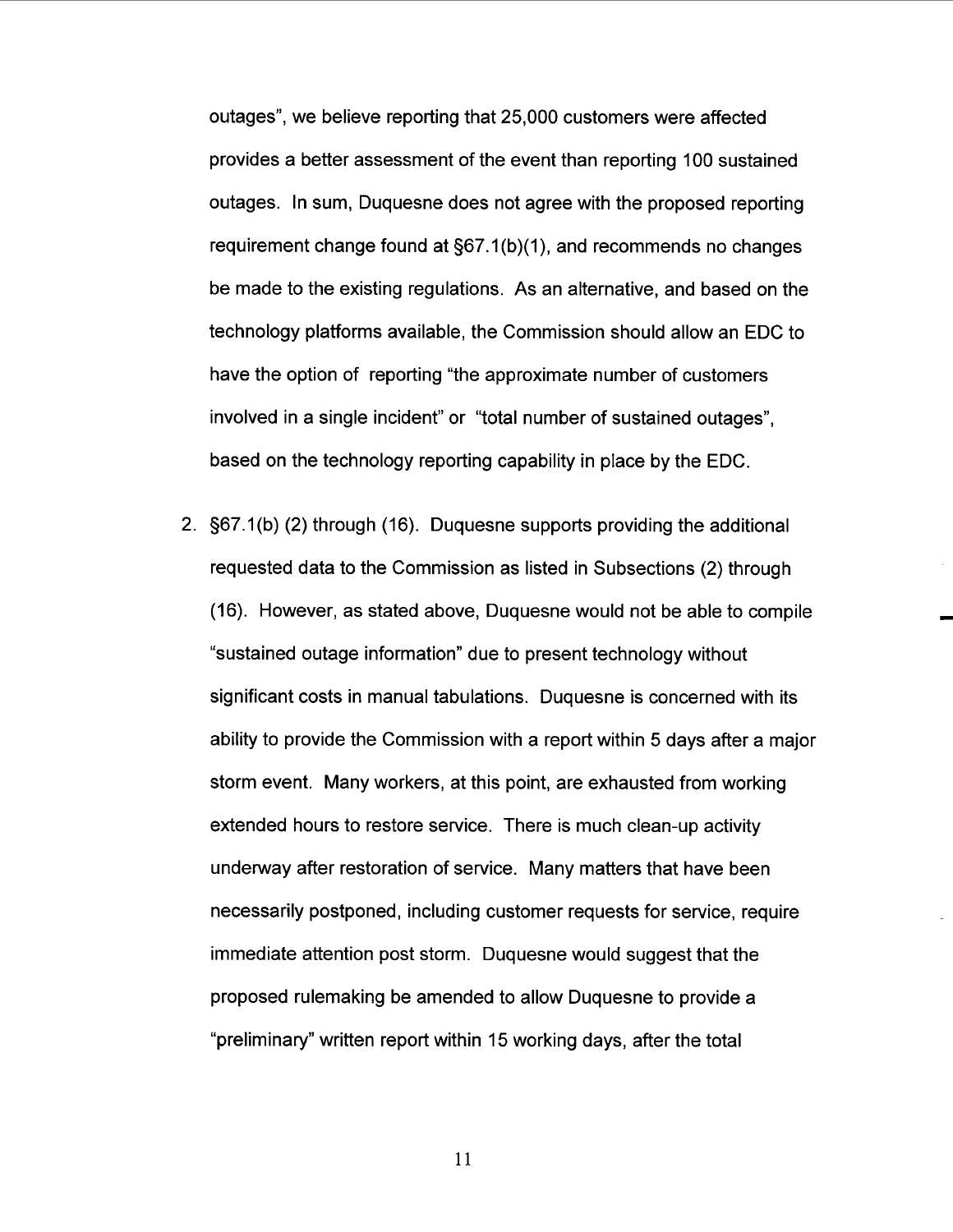restoration of service followed with a final written report within 60 working days of the event.

3. §67.1(c). This Subsection adds additional reporting requirements to the Commission by telephone within 1 hour after preliminary assessment of conditions reasonably indicates that the criteria listed in Subsection (b), Paragraphs (1), (2), (3), (6), and (7) may be applicable. Duquesne does not object to providing such notice, but as stated in these comments cannot compile sustained outage data due to its system within the 1 hour timeframe. Duquesne would suggest that the EDCs are given the option of reporting either under the current requirement on the "approximate number of customers involved in a single incident" or under a "sustained outage".

Duquesne does not object to providing such notice but knows that at that early stage of an event, it will not have much of the information requested. During the initial phases of a disruption, Duquesne is attempting to learn the extent and details of the disruption. After fact-finding, analysis, and gathering of resources, its efforts are devoted to restoring service as quickly as possible while continuing to gather data and provide analysis on other problems arising. On the other hand, Duquesne understands the Commission has a strong interest in knowing about major storm events and the extent of damage. Since all storms and fact findings are different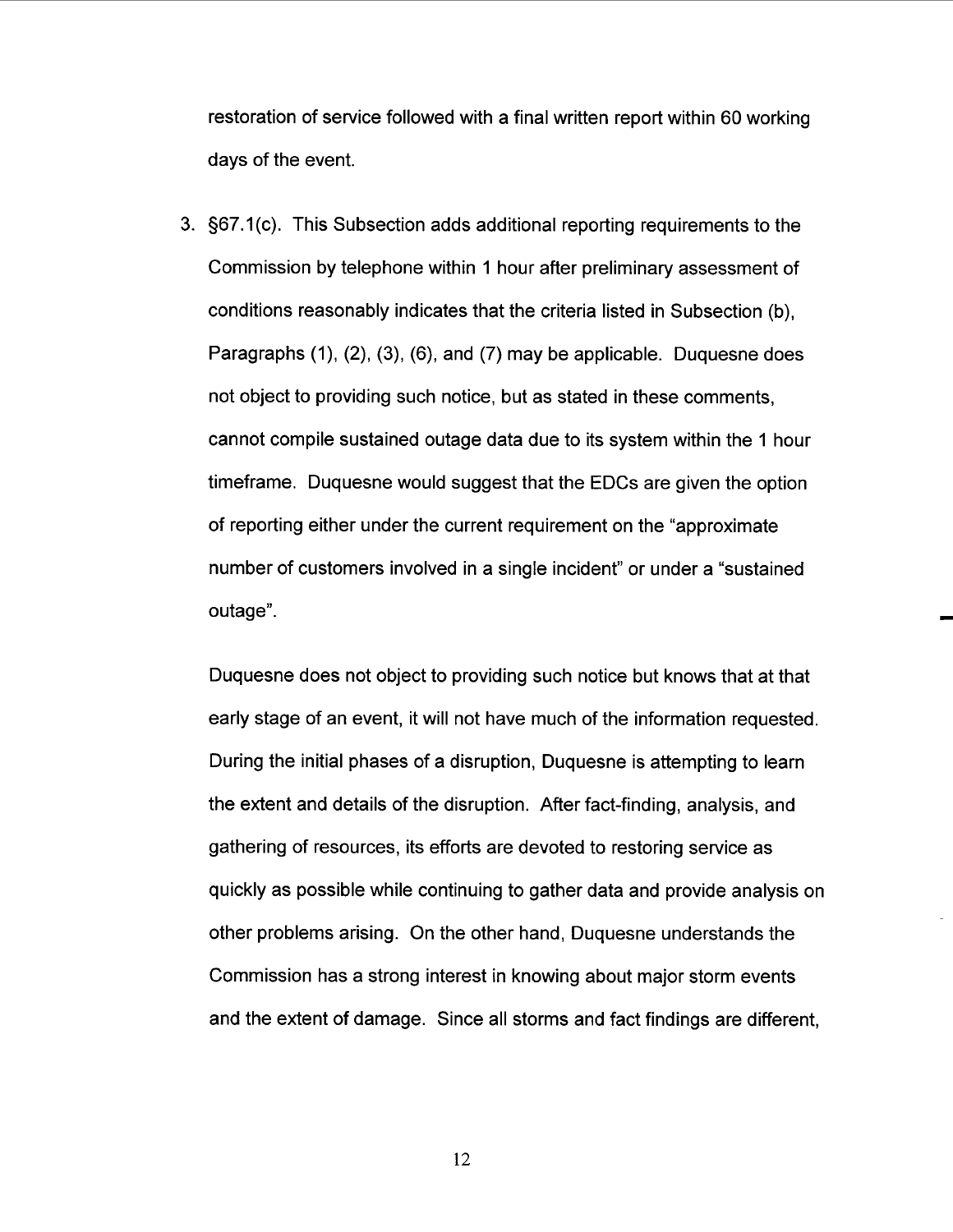many outages will be difficult to predict whether they will be for 6 hours or more.

Duquesne recommends a reporting requirement that would require the utility to report as soon as supportable findings and assessments are made that would indicate that the number of customer outages will likely be reached for 6 hours or more and in no case should the initial report be longer than 3 hours after Duquesne has made the determination that the event has caused a significant amount of customers to out of service for 6 hours or more.

### Conclusion

Duquesne generally supports many of the new additional accident and service outage reporting requirements to the Commission as provided for in this Proposed Rulemaking.

Of concern to Duquesne is the outage criteria reporting requirement that proposes to change reporting from the number of customers affected to the number of sustained outages. Each of the utilities within the Commonwealth operates with different technology platforms, and each of those different technology platforms provides different reporting capability. While Duquesne supports the Commission's intent to have reported sufficient details of EDC responses to major events, Duquesne suggests the Commission, at a minimum allow EDCs to have the option to either provide the "approximate number of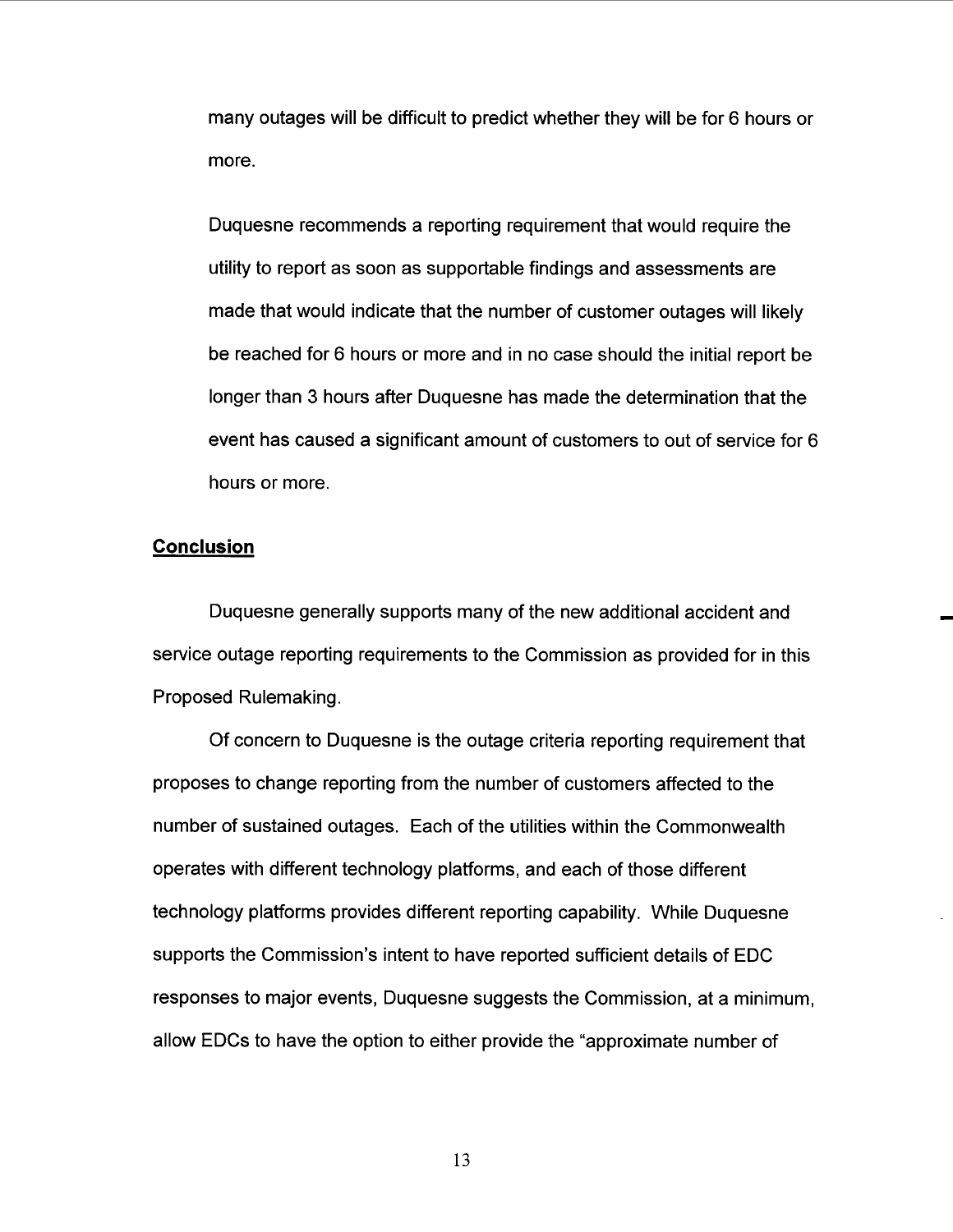customers involved in a single incident" or the "total number of sustained outages" acknowledging EDC capabilities and limitations.

Similarly, Duquesne fully supports the Commission's intent to be notified for all major accidents and serious injuries. However Duquesne believes that the term "utility facilities or operations" relating to 52 Pa. Code § 57.11 Accidents (Electric Industry) must be properly defined in the Proposed Rulemaking. Duquesne recommends that, for purposes of accident reporting that the standard be clarified to report for "energized facilities" as that is how reporting is occurring today. Also, as currently written, the reporting requirements would significantly increase injury reports to the Commission, including minor injuries such as bee stings and irritations caused by poison ivy contact. Duquesne respectfully requests the Commission provide clarity in its regulations for reporting accidents found at 52 Pa. Code §57.11, and recommends reporting requirements for only serious accidents resulting from contact with energized facilities.

Duquesne recommends in its comments that the Commission leverage existing reporting requirements for sabotage reporting, instead of imposing new state-level reporting requirements. Duquesne believes the industry can easily facilitate sabotage reporting by providing a copy of these established Disturbance and Sabotage submittals to the Commission in conjunction with reporting to the agencies required under the existing NERC Reliability Standards.

Duquesne opposes the requirement to report all accidents involving Company owned vehicles and respectfully recommends that motor vehicle and contact accidents are treated the same as any other accident.